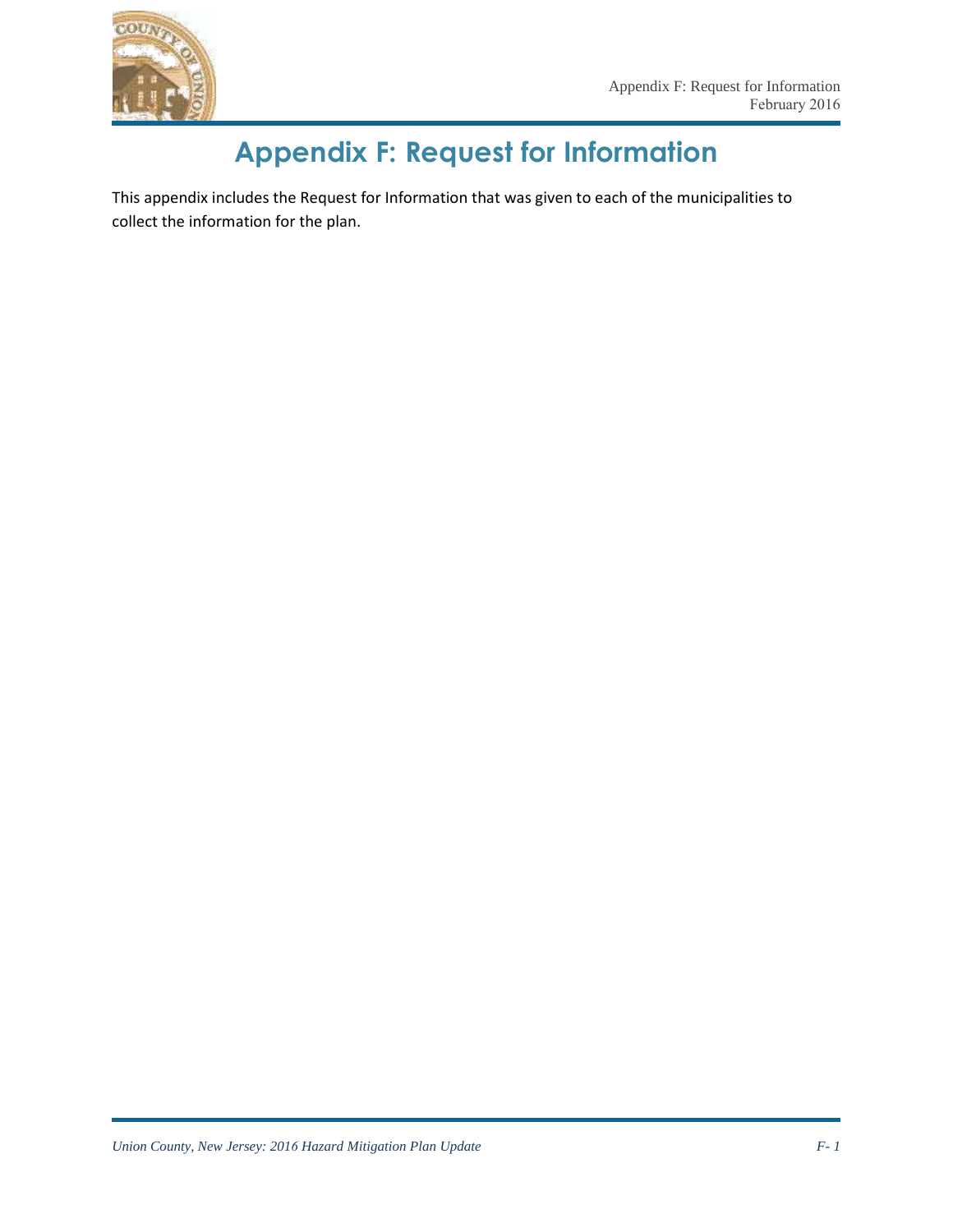

## Union County 2015 Hazard Mitigation Plan Update County Request for Information

 $\sim$   $\sim$ 

| <b>General and Background Information</b>                                                                                                                      |                      |                    |                    |                                                                                                                                                                                                                                                                                                               |              |  |  |  |
|----------------------------------------------------------------------------------------------------------------------------------------------------------------|----------------------|--------------------|--------------------|---------------------------------------------------------------------------------------------------------------------------------------------------------------------------------------------------------------------------------------------------------------------------------------------------------------|--------------|--|--|--|
| <b>Item</b>                                                                                                                                                    | <b>Available Y/N</b> | <b>Target Date</b> |                    | How Provided (email, link, paper)                                                                                                                                                                                                                                                                             | <b>Notes</b> |  |  |  |
| Jurisdiction logo (electronic version preferred)                                                                                                               |                      | Mid-June           |                    |                                                                                                                                                                                                                                                                                                               | None         |  |  |  |
| Zoning ordinance                                                                                                                                               |                      | Late June          |                    |                                                                                                                                                                                                                                                                                                               | None         |  |  |  |
| Zoning map (in GIS shapefile format)                                                                                                                           |                      | Late June          |                    |                                                                                                                                                                                                                                                                                                               | None         |  |  |  |
| Zoning statistics (percent land in various categories)                                                                                                         |                      | Late June          |                    |                                                                                                                                                                                                                                                                                                               |              |  |  |  |
| Capital Improvement Plan                                                                                                                                       |                      | Late June          |                    |                                                                                                                                                                                                                                                                                                               | None         |  |  |  |
| <b>Building code</b>                                                                                                                                           |                      | Late June          |                    |                                                                                                                                                                                                                                                                                                               | None         |  |  |  |
| Subdivision ordinance                                                                                                                                          |                      | Late June          |                    |                                                                                                                                                                                                                                                                                                               | None         |  |  |  |
| Floodplain ordinance                                                                                                                                           |                      | Late June          |                    |                                                                                                                                                                                                                                                                                                               | None         |  |  |  |
| Emergency management plan                                                                                                                                      |                      | Late June          |                    |                                                                                                                                                                                                                                                                                                               | None         |  |  |  |
| Continuity of Operations plan                                                                                                                                  |                      | Late June          |                    |                                                                                                                                                                                                                                                                                                               | None         |  |  |  |
| Other engineering plans and studies                                                                                                                            |                      | Late June          |                    |                                                                                                                                                                                                                                                                                                               | None         |  |  |  |
| Insurance claims for damages in natural hazards                                                                                                                |                      | Late June          |                    |                                                                                                                                                                                                                                                                                                               | None         |  |  |  |
| Reserved                                                                                                                                                       | Reserved             | Reserved           | Reserved           |                                                                                                                                                                                                                                                                                                               | Reserved     |  |  |  |
| <b>Approval and Adoption</b>                                                                                                                                   |                      |                    |                    |                                                                                                                                                                                                                                                                                                               |              |  |  |  |
| <b>Item</b>                                                                                                                                                    | <b>Responsible</b>   |                    | <b>Target Date</b> | <b>Notes</b>                                                                                                                                                                                                                                                                                                  |              |  |  |  |
| Review and edit approval and adoption procedures -<br>customize for jurisdiction                                                                               | <b>Jurisdiction</b>  |                    | Late June          | Consultant to provide review document                                                                                                                                                                                                                                                                         |              |  |  |  |
| List all local officials/persons who will be involved in<br>the jurisdiction/county plan update process, including<br>job titles and specific roles in process | <b>Jurisdiction</b>  |                    | Late June          | Consultant to provide draft table, combined<br>with stakeholders list, below                                                                                                                                                                                                                                  |              |  |  |  |
| List local 'stakeholders' in the process, i.e. people or<br>organizations who you may ask for input as the plan is<br>developed.                               | Jurisdiction         |                    |                    | The list can include a wide variety of<br>individuals and organizations, including<br>schools, business organizations, religious<br>institutions, colleges, representatives of civic<br>groups, insurance companies, etc.<br>Consultant to provide draft table, combined<br>with local officials list, above. |              |  |  |  |
| Reserved                                                                                                                                                       | Reserved             |                    | Reserved           | Reserved                                                                                                                                                                                                                                                                                                      |              |  |  |  |
| Reserved                                                                                                                                                       | Reserved             |                    | Reserved           | Reserved                                                                                                                                                                                                                                                                                                      |              |  |  |  |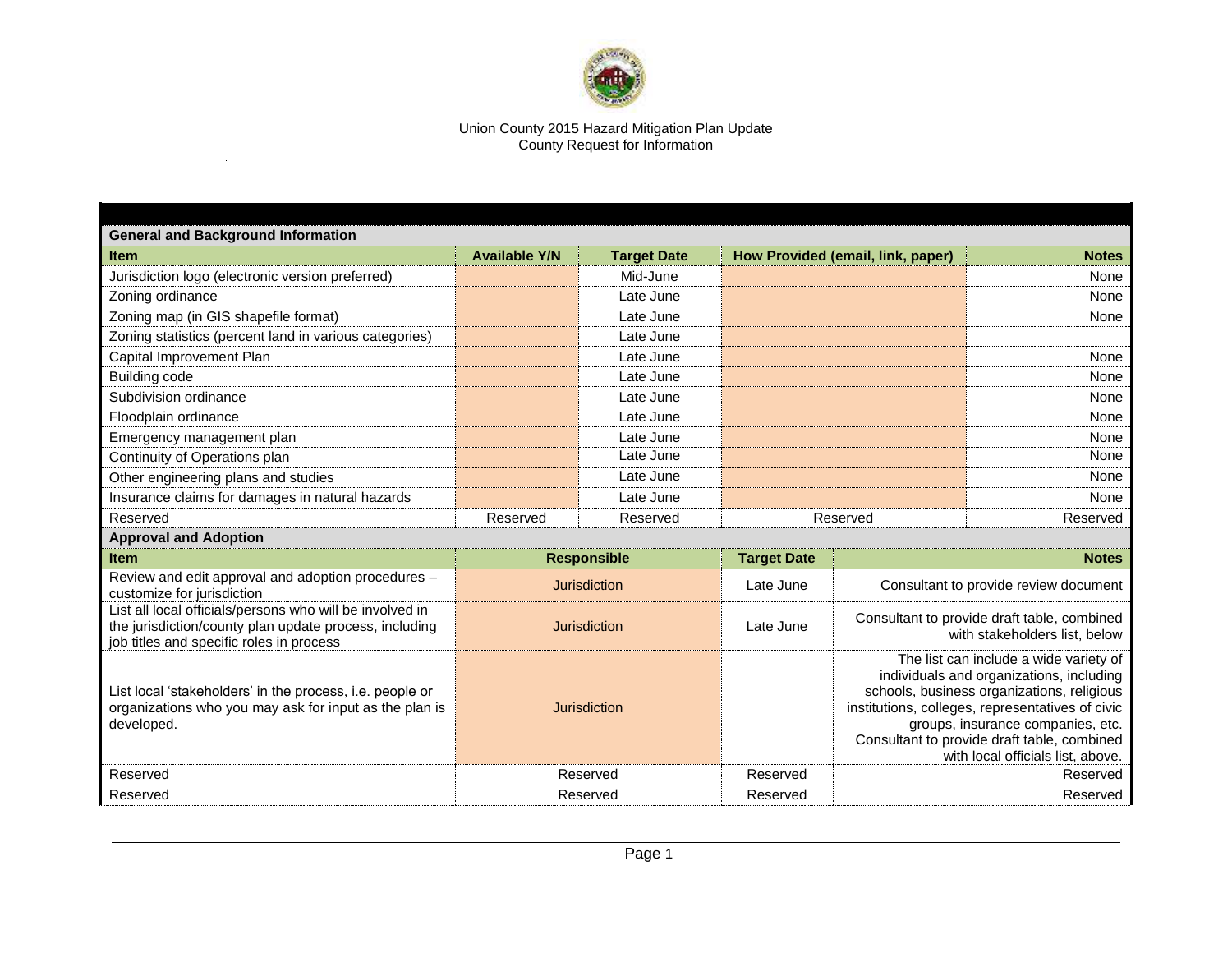

## Union County 2015 Hazard Mitigation Plan Update County Request for Information

 $\sim$ 

| <b>Hazard Identification and Profiling</b>                                                                                                                                                                                                                          |                     |                    |                                                                                                                                                                                                                                                                                    |  |  |  |
|---------------------------------------------------------------------------------------------------------------------------------------------------------------------------------------------------------------------------------------------------------------------|---------------------|--------------------|------------------------------------------------------------------------------------------------------------------------------------------------------------------------------------------------------------------------------------------------------------------------------------|--|--|--|
| <b>Item</b>                                                                                                                                                                                                                                                         | <b>Responsible</b>  | <b>Target Date</b> | <b>Notes</b>                                                                                                                                                                                                                                                                       |  |  |  |
| Review and verify list of hazards                                                                                                                                                                                                                                   | <b>Jurisdiction</b> | Late July          | Consultant to provide review document                                                                                                                                                                                                                                              |  |  |  |
| Verify hazards history                                                                                                                                                                                                                                              | <b>Jurisdiction</b> | Late July          | Consultant to provide review document                                                                                                                                                                                                                                              |  |  |  |
| Local wildfire response history                                                                                                                                                                                                                                     | <b>Jurisdiction</b> | Late July          | Consultant to provide review document                                                                                                                                                                                                                                              |  |  |  |
| Verify dam inventory                                                                                                                                                                                                                                                | <b>Jurisdiction</b> | Late July          | Consultant to provide review document                                                                                                                                                                                                                                              |  |  |  |
| Reserved                                                                                                                                                                                                                                                            | Reserved            | Reserved           | Reserved                                                                                                                                                                                                                                                                           |  |  |  |
| <b>Item</b>                                                                                                                                                                                                                                                         | <b>Responsible</b>  | <b>Target Date</b> | <b>Notes</b>                                                                                                                                                                                                                                                                       |  |  |  |
| Total number of residential/commercial/mobile homes                                                                                                                                                                                                                 | <b>Jurisdiction</b> | Mid-July           | Provide data even if incomplete                                                                                                                                                                                                                                                    |  |  |  |
| Square footage of use types (same list as above)                                                                                                                                                                                                                    | <b>Jurisdiction</b> | Mid-July           | Provide data even if incomplete                                                                                                                                                                                                                                                    |  |  |  |
| Number of building permits last ten years                                                                                                                                                                                                                           | <b>Jurisdiction</b> | Mid-July           | Provide data even if incomplete                                                                                                                                                                                                                                                    |  |  |  |
| Addresses of building permits last ten years                                                                                                                                                                                                                        | <b>Jurisdiction</b> | Mid-July           | Provide data even if incomplete                                                                                                                                                                                                                                                    |  |  |  |
| List of critical facilities in the jurisdiction. Any<br>additional data related to the facilities, including<br>address, use, occupancy, structural type, replacement<br>cost of structure and/or contents, budget/s of<br>operations taking place in the facility. | Jurisdiction        | Mid-July           | There is no general definition of critical<br>facilities, though the list would typically be<br>comprised of police and fire stations, EOCs,<br>shelters, hospitals and key infrastructure.<br>Provide list even if it does not include all the<br>information listed to the left. |  |  |  |
| Update dam location maps                                                                                                                                                                                                                                            | Consultant          | Mid-July           | Jurisdiction to verify inventory                                                                                                                                                                                                                                                   |  |  |  |
| Develop jurisdiction floodplain map showing changes<br>since last FIRM and comparing to the effective FIRM                                                                                                                                                          | Consultant          | Mid-July           | None                                                                                                                                                                                                                                                                               |  |  |  |
| Number of square miles and % land in jurisdiction                                                                                                                                                                                                                   | Consultant          | Mid-July           | None                                                                                                                                                                                                                                                                               |  |  |  |
| Update hazardous materials (fixed sites) tables                                                                                                                                                                                                                     | Consultant          | Mid-July           | None                                                                                                                                                                                                                                                                               |  |  |  |
| Update hazardous materials (transportation) table                                                                                                                                                                                                                   | Consultant          | Mid-July           | None                                                                                                                                                                                                                                                                               |  |  |  |
| Adapt landslide susceptibility map to locals                                                                                                                                                                                                                        | Consultant          | Mid-July           | None                                                                                                                                                                                                                                                                               |  |  |  |
| Adapt USACE storm surge map to jurisdiction/s                                                                                                                                                                                                                       | Consultant          | Mid-July           | None                                                                                                                                                                                                                                                                               |  |  |  |
| Map and description of wildfire hazard areas                                                                                                                                                                                                                        | Consultant          | Mid-July           | None                                                                                                                                                                                                                                                                               |  |  |  |
| NFIP claims data                                                                                                                                                                                                                                                    | Consultant          | TBD/Mid-July       | Jurisdiction to review later                                                                                                                                                                                                                                                       |  |  |  |
| List of NFIP Repetitive Loss properties                                                                                                                                                                                                                             | Consultant          | TBD/Mid-July       | Jurisdiction to review later                                                                                                                                                                                                                                                       |  |  |  |
| List of NFIP Severe Repetitive Loss (SRL) properties                                                                                                                                                                                                                | Consultant          | TBD/Mid-July       | Jurisdiction to review later                                                                                                                                                                                                                                                       |  |  |  |